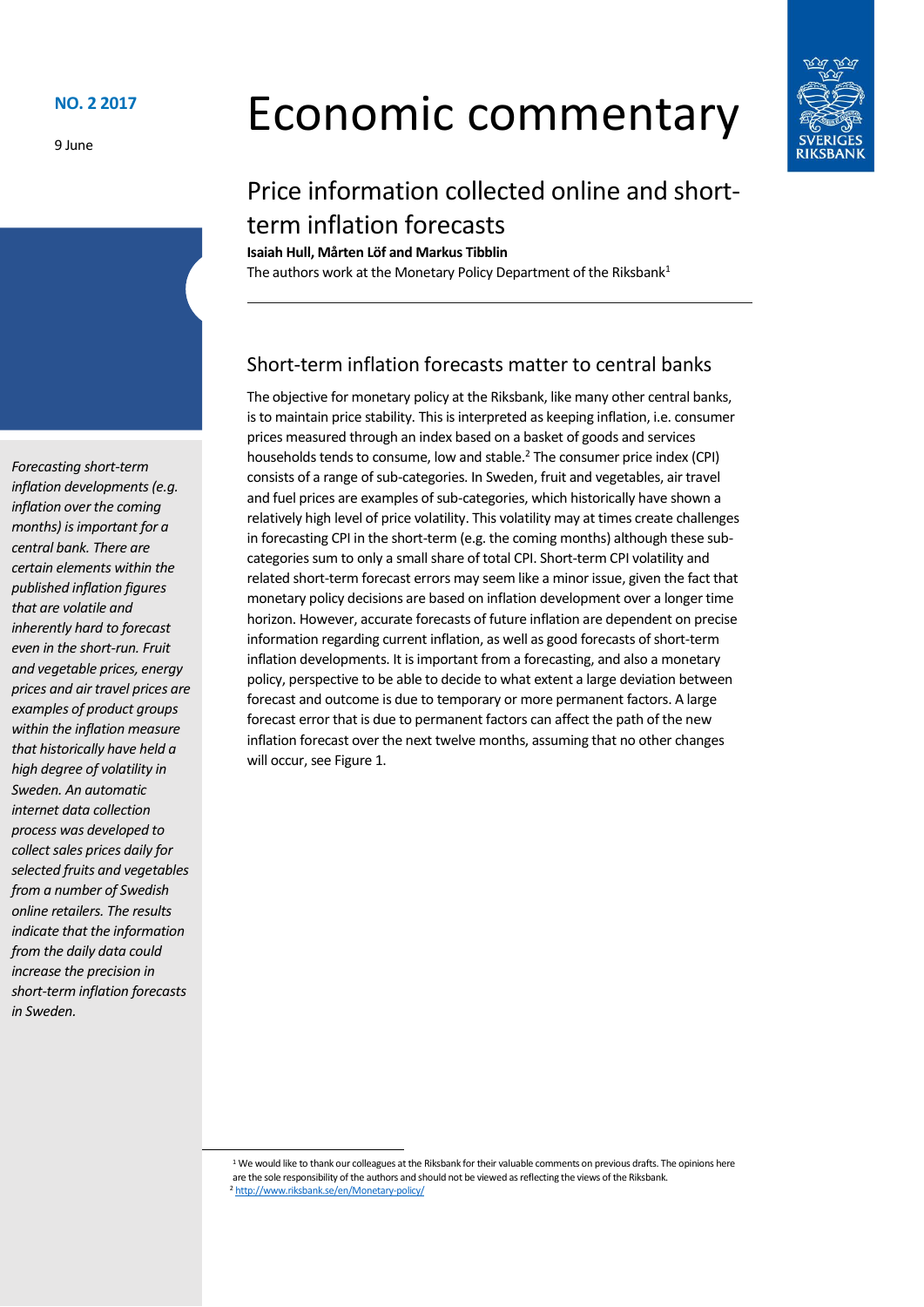

**Figure 1. Inflation outcome and forecast revision due to short-term forecast error**

#### New data and new analytical methods

The information published on the Internet is growing very fast. It has been widely discussed how, for example, central banks can make use of new methods to collect and analyse this type of data. The Riksbank arranged a Big Data workshop in September 2015, at which a number of central banks, researchers and private firms laid out examples where new data and methods arising from Big Data may support analysis and decision-making at central banks.<sup>3</sup> One area of growing interest among central banks is the increasing amount of sales price information available online. Leading research in this area has been conducted in the "Billion prices project". This project was initiated by Cavallo and Rigobon, who have in a number of studies shown that a price index produced using online price data follows the official measures of consumer prices such as CPI fairly well (Cavallo and Rigobon, 2014). Also, through discussions with retailers in relation to the Riksbank's Business survey it is clear that there are in general small differences in consumer prices between offline and online prices in Sweden,<sup>4</sup> which is also in line with a large international comparison study conducted by Cavallo (2016). Furthermore, it has been shown that online pricing data performs well in forecasting CPI produced by national statistical offices and for some countries outperform models that include offline data (Aparicio and Bertolotto, 2016).

#### The pilot project –collecting online fruit and vegetable prices from the internet

Utilising online price data may potentially overcome a number of current issues in short-term inflation forecasts. First, there are no time lags in data collection, as online prices can be collected in real-time i.e. price data are available before official inflation figures are published. Moreover, collecting price data online generates information at a very granular level., This

<u>.</u>

Note. The figure illustrates how a forecast error at time t (difference between the solid and the dashed red line) may affect the forecast path for inflation in the coming year (blue dashed line).

<sup>3</sup> <http://www.riksbank.se/en/Press-and-published/Notices/2015/The-Riksbank-organises-a-workshop-on-big-data/>

<sup>4</sup> [http://www.riksbank.se/Documents/Rapporter/Foretagsintervjuer/2016/rap\\_foretagsundersokning\\_160615\\_eng.pdf](http://www.riksbank.se/Documents/Rapporter/Foretagsintervjuer/2016/rap_foretagsundersokning_160615_eng.pdf)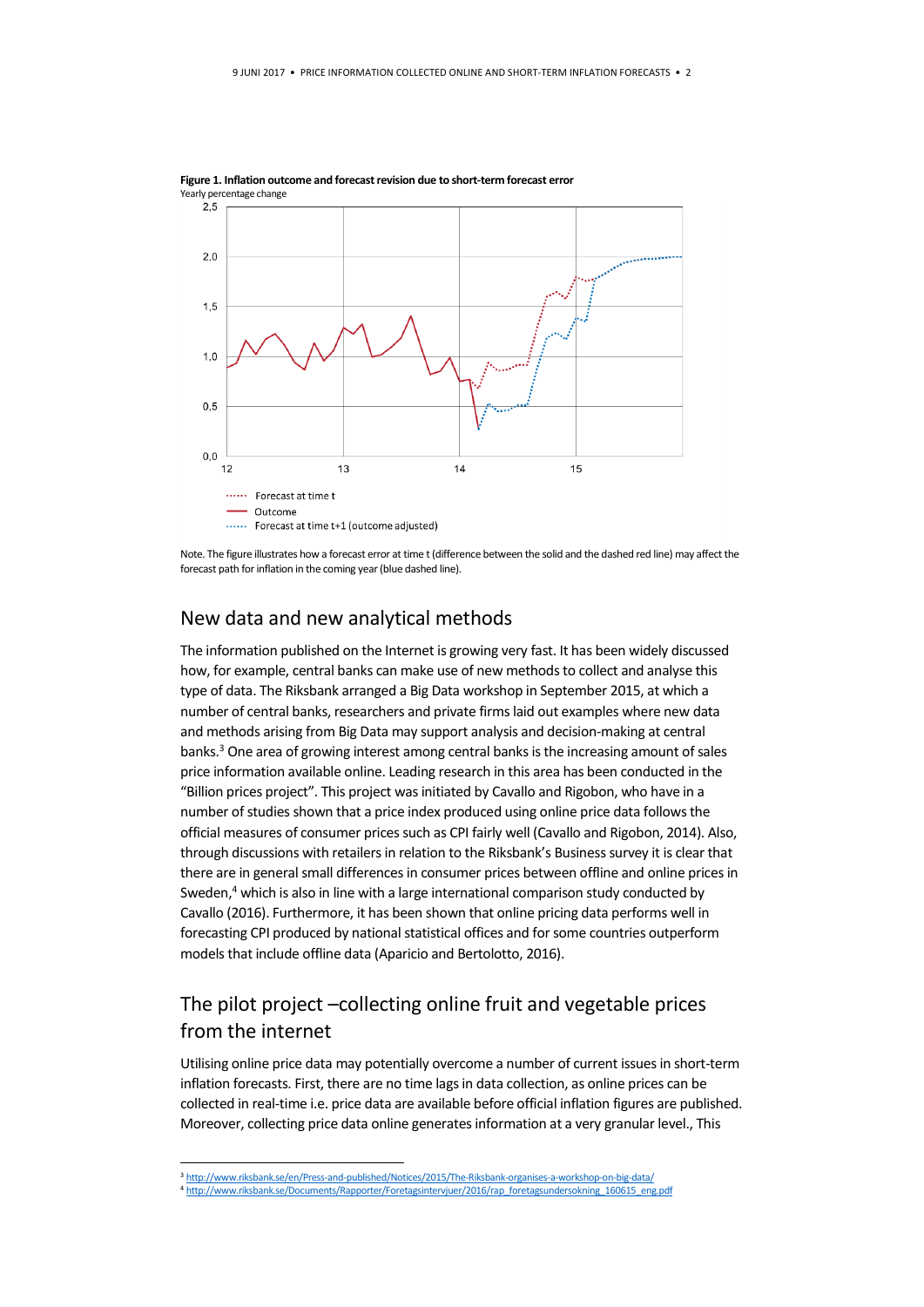enable a more detailed analysis, which for example could give information on whether an unusual price development is temporary or not. Also, as online data collection can be automated, daily price indices can be produced and included in models at a low cost and with very limited resources.

A small pilot study was initiated to investigate whether prices of fruit and vegetables that are available online could improve the accuracy of short-term inflation forecasts in Sweden. Prices of fruit and vegetables make up 3 percent of the CPI basket. Although these prices constitute a small part of the basket, strong price movements in this sub-index can have a clear impact on the aggregated figures. The pilot project was set up with the aim to:

- 1. Create a process for automatic online data collection collecting online price data daily for a few selected fruit and vegetables from Swedish retailers with e-commerce. Online prices have been collected for oranges, bananas, peppers, apples, cucumbers, cabbage, grapes, cauliflowers, pears, leeks and tomatoes. The correlation between the subset of selected fruit and vegetable prices and the total index of fruit and vegetables in the CPI is fairly high, see Figure 2 below. Hence, the subset of prices captures the variation in the total index for fruits and vegetables in the CPI quite well. It was therefore assumed that internet data for selected products would be useful when forecasting the overall CPIindex for fruit and vegetables.
- 2. Create a weighted monthly price index based on observed price changes online for the selected fruit and vegetables mentioned in 1.
- 3. Test whether the constructed online price index adds value to the existing short-term forecasting models for fruit and vegetables currently used by the Riksbank.

The rest of the paper is outlined as follows: First a brief description of the data collection method is given, then the index construction and data transformations are described. Finally, the results are presented, including a discussion and overall conclusions drawn so far from the pilot project.



**Figure 2. Prices of selected products in CPI and the aggregate of fruit and vegetables in the CPI** Monthly percentage change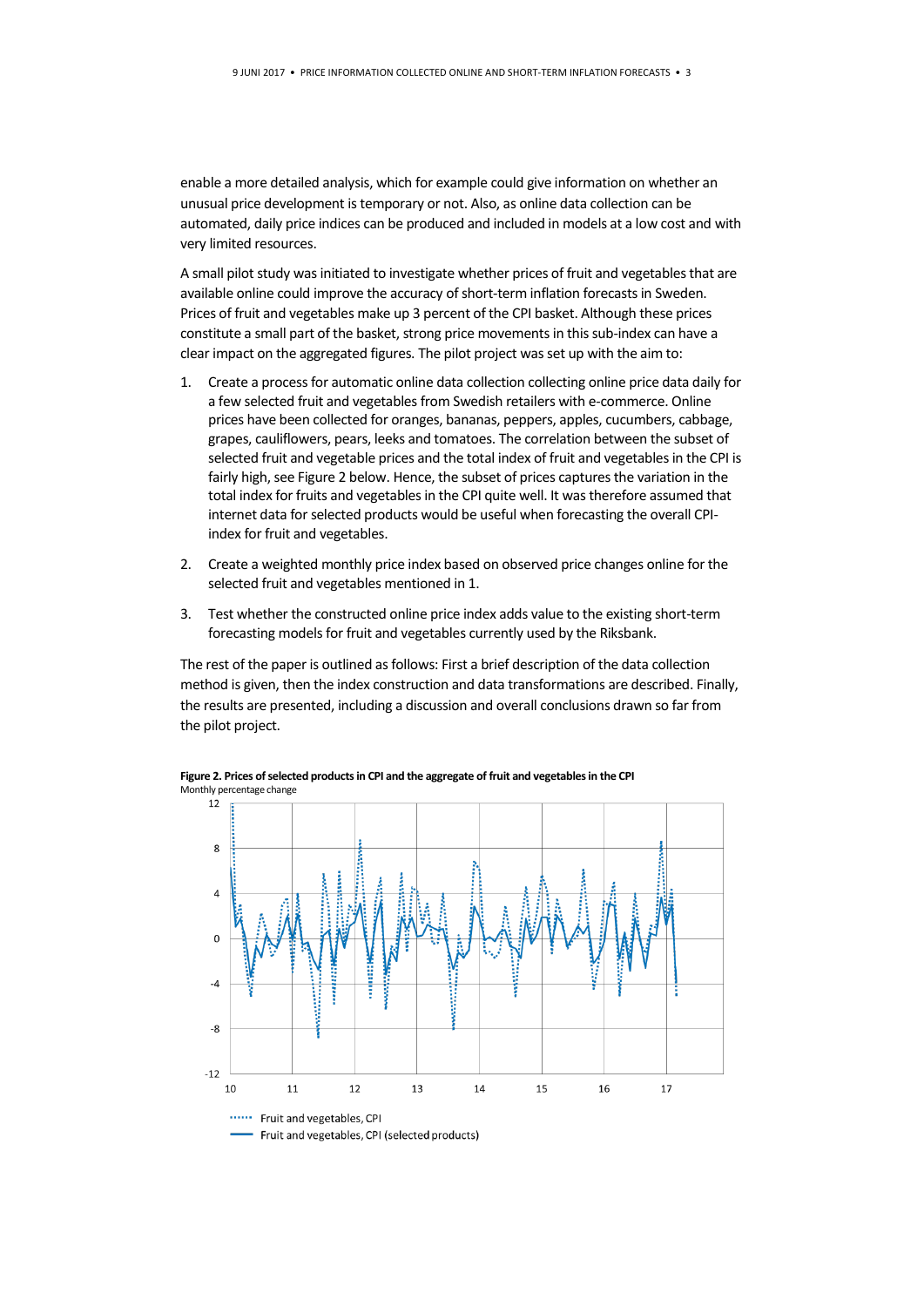#### Scraping

We use a technique called scraping to collect the data for this project. Scraping involves sending programmatic requests to a website's server. The server responds by returning the underlying code that would be executed in a browser if you were to visit a given page on its website. The code's structure can then be employed to identify targeted items, such as product names and prices. We use additional tools to schedule the scraping tasks so that they are automatically performed on the targeted sites at the same time each day. We also limit the speed at which we send requests to each website to ensure that no strain is placed on their servers.

All data collection tasks are performed on a Linux virtual private server (VPS). The server executes three scripts in sequence at the same time each day, as illustrated by Figure 3. The first visits the websites of four large grocery retailers. It extracts the code from all pages related to fruit and vegetables. A list of all product prices and names is then identified in the code and saved in a .csv file for each location and day. The raw code is also saved in .txt format for 90 days, allowing us to correct errors discovered later. The script then uses regular expressions, which identify patterns in text to filter the data, creating a second .csv file for each location and day that consists only of targeted fruits and vegetables.

After the scrape is finished, the server executes the second script, which merges the filtered location and day files with past data. It first identifies matches between products in the new data and products identified in previous scrapes. Items that were not identified in previous scrapes are assigned new location-product IDs and products that already have IDs are merged with existing location-product time series.

Finally, the server executes the third script, which checks for errors. This script identifies the number of files produced, the size of those files, and the data types used in those files. The server then delivers an error report via SMS, allowing us to quickly identify and correct errors.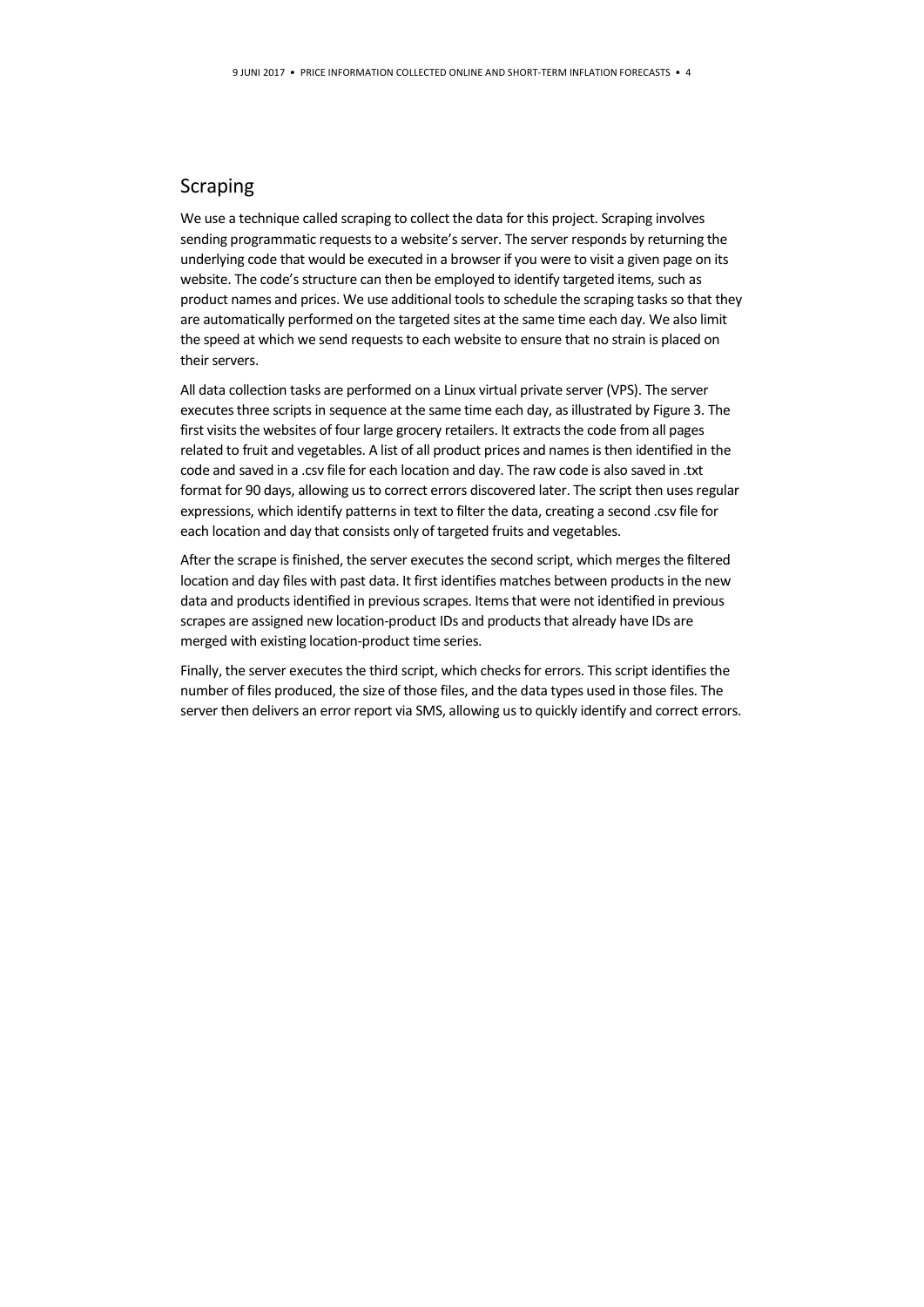

#### Forming indices

<u>.</u>

In a first step the collected online prices are sorted into different groups, orange prices in one group, and apple prices in another group and so on. The dataset is then truncated so that it exactly matches the measurement weeks in the Swedish CPI survey.<sup>5</sup> In the next step a geometric mean is calculated for each product and month, i.e. an average price of oranges in January, one for orange prices in February and so on.

Figure 4 shows the monthly percentage changes in prices for oranges, cucumbers, peppers, and tomatoes from May 2015 to January 2017. The blue lines show monthly percentage price changes according to the CPI, while the red lines show the corresponding changes based on information from the internet. The correlation between the CPI prices and prices available online are relatively high. The correlation is highest for prices on cucumbers and tomatoes. The lowest correlations are measured for prices on oranges.

<sup>&</sup>lt;sup>5</sup> Price data on fruit and vegetables in the CPI were collected for three weeks in the middle of each month (a total of 21 days) until December 2016. Thereafter, Statistics Sweden has made some changes.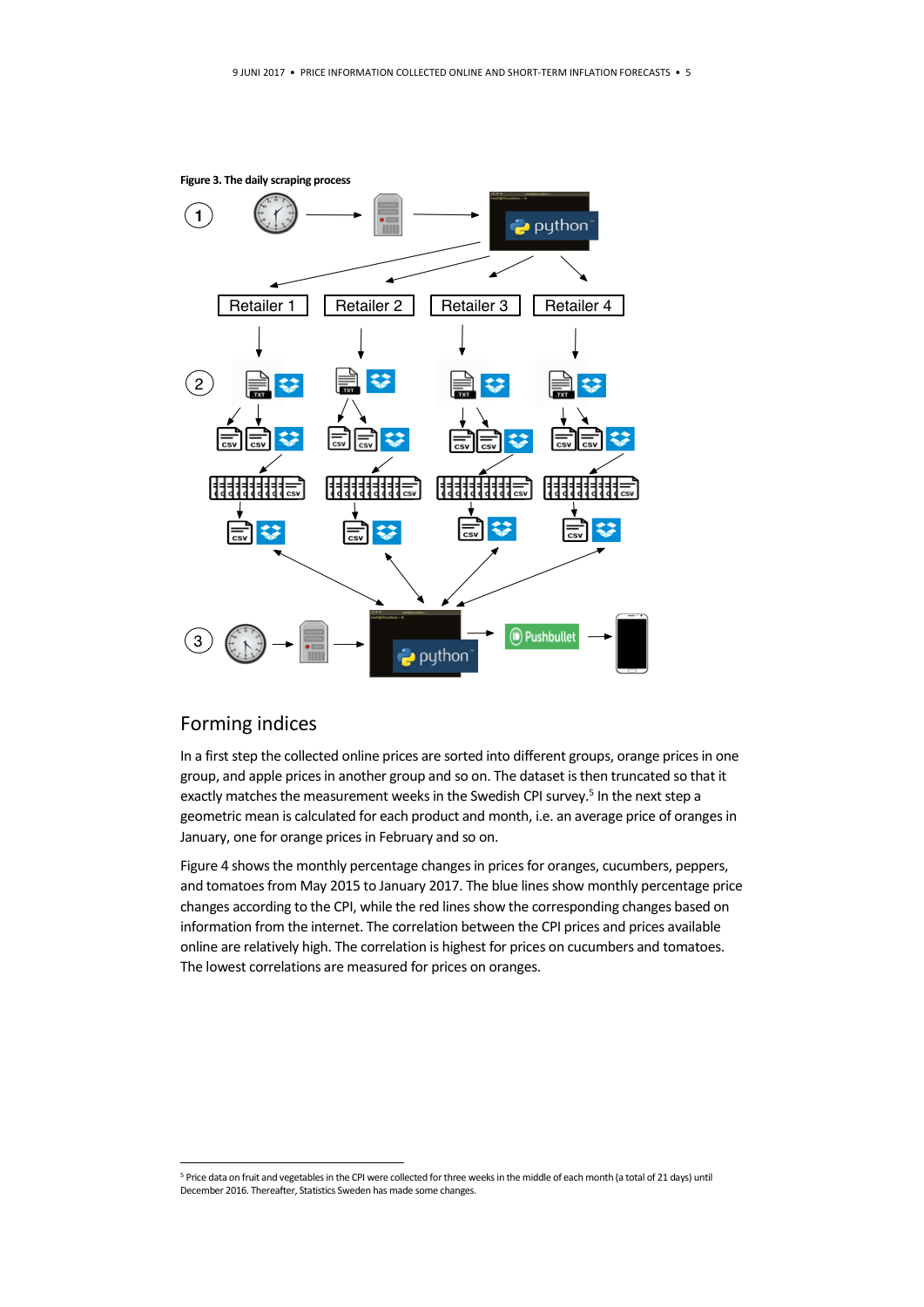

**Figure 4. Price changes according to internet data and corresponding price changes according to the CPI** Monthly percentage price changes. May 2015 – March 2017

Note. The red lines indicate online data while the blue lines indicate data from official CPI.

These price changes are then merged in to an overall index (henceforth denoted the online pilot price index) using the CPI weights according to CPI for the fruit and vegetable prices collected online. The left panel of Figure 5 comparesthe online pilot price index (red line) with a weighted CPI-index for the corresponding fruit and vegetable prices(blue line). The right panel in Figure 5 shows the online pilot price index together with the total price index for fruit and vegetables in the CPI (i.e. not only the fruit and vegetables collected in the pilot study). Naturally, the correlation decreases when comparing the online pilot price index with the total index for fruit and vegetables (left panel compared to right panel in figure 5). However, it is still fairly high and the online pilot price index captures most of the volatility in the official fruit and vegetables index.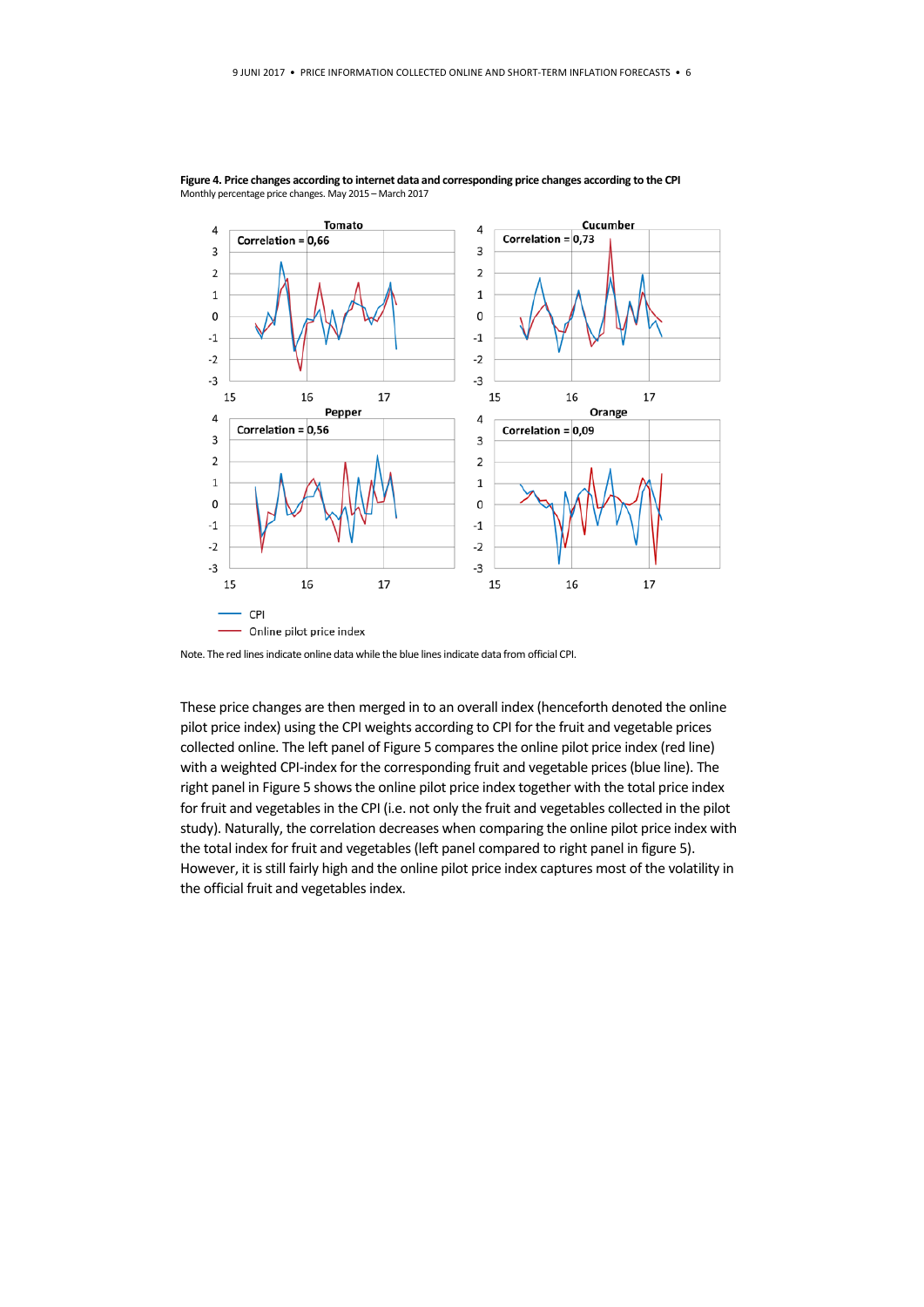

**Figure 5. Comparison between an aggregated index based on internet data and two different indexes with CPI data** Monthly percentage price changes. May 2015 – March 2017.

Note. The figure show aggregated price changes according to the data from the internet (red lines). Blue lines show price changes according to CPI. The blue line in the left hand panel show price changes if one use the same products as in the internet collection. The blue line in the right panel shows price changes according to the index for fruit and vegetables in CPI.

#### Forecast evaluation

In this section we want to test more formally whether the internet prices can be used when forecasting the index for fruit and vegetables in the CPI.

Here we compare the forecasts from the Riksbank's current models for fruit and vegetables with the forecasts generated using the internet prices. A variety of indicators are included in the models now used by the Riksbank for short-term forecasting. The models for prices of fruit and vegetables include one indicator at a time, together with a moving average of an exchange rate index (KIX). In addition, lags of the dependent variable, dummies for outliers and in some cases moving average terms are included in the models. The results are summarized as the mean forecast from all of these specifications. This approach is denoted MEAN in the evaluation below. Principal component analysis is also used to summarise the information from the indicators in the first step. The resulting Principal component indices can be seen as a weighted averages of all the indicators. In that case the models include one or more of these summary indicesinstead of the individual indicators. This approach is denoted PC in the evaluation below. These model-based forecasts are compared with an approach using the online price index. Here we simply use the online price index as a forecast for the aggregate of fruit and vegetables in the CPI. We denote this second approach (OP).

The evaluation period is May 2015 to March 2017. The root mean square error (RMSE) is used to compare the forecasting ability between the approaches. The RMSE summarises the standard deviation in the forecast errors and their systematic deviation. The lower the estimated RMSE, the better the forecasting ability. A forecast that is always correct has a zero RMSE.

Table 1 below summarizes the results. During this short evaluation period the best approach has been OP, where the online price index are used directly. Hence, it seems like online price information could add value in forecasting price changes for fruit and vegetables in the coming month. However, the evaluation period is very short, and longer time series are required to draw clearer conclusions.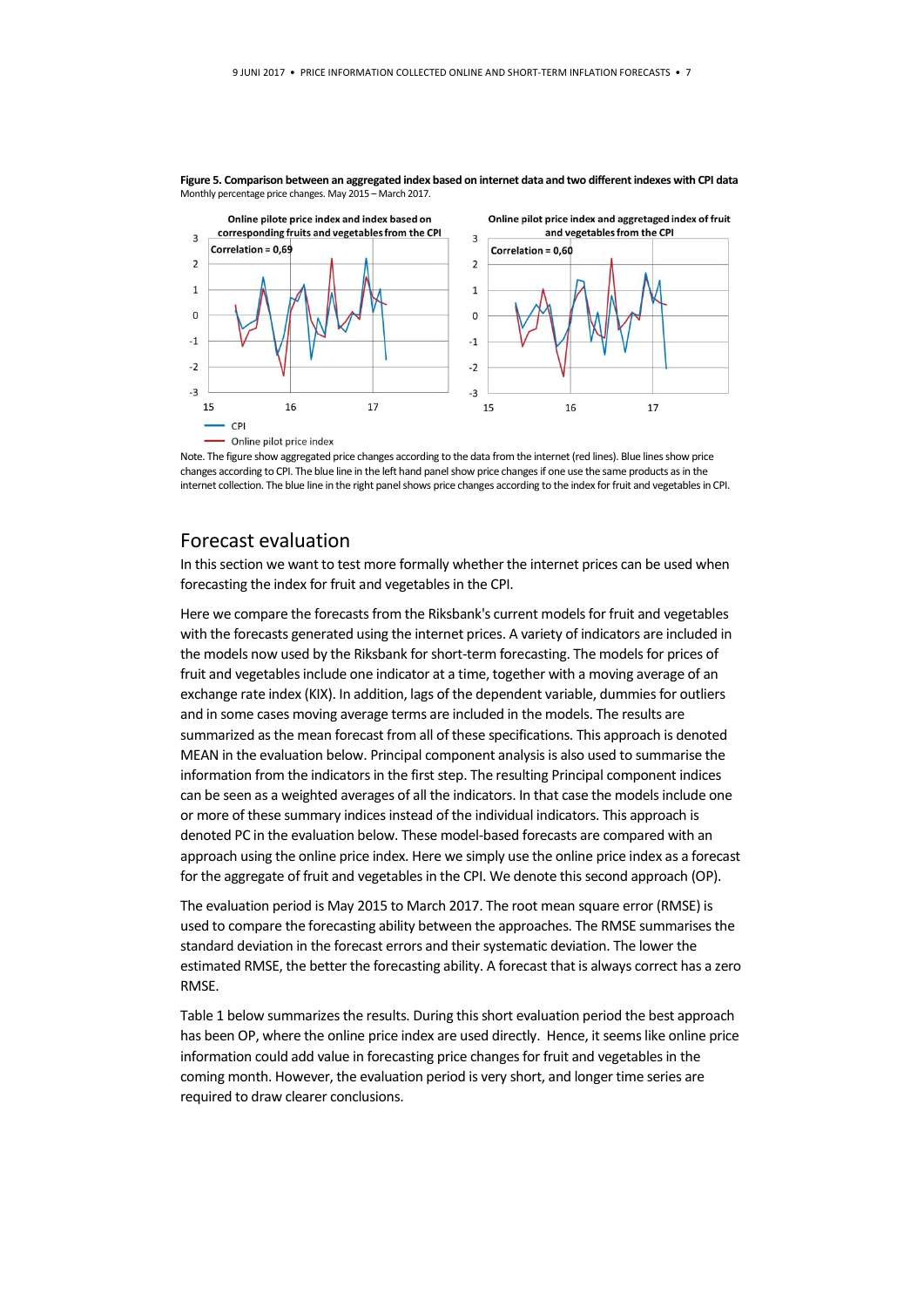|         | <b>Nowcasting procedures</b> |     | <b>Online prices</b> |
|---------|------------------------------|-----|----------------------|
| Horizon | Mean                         | PС  | OΡ                   |
| 1 month | 2.0                          | 2.0 | 1.6                  |
|         |                              |     |                      |

#### **Table 1. RMSE for different approaches, May 2015-March 2017.**

#### **Discussion**

The work on developing scrapers for automatically collecting and analysing online price data has been a bit of a trial-and-error exercise. The codes developed have had to be tailored to handle a range of different, changing website layouts. However, it has been possible to build scrapers coping with changing layouts, thus making it possible to maintain a collection process with very limited resources.

The journey of analysing online micro data has just started during this pilot project. A fair amount of time has been devoted to investigating whether further transformation of the online data could increase forecasting ability. For example, an index only based on online prices showing high correlation with corresponding official CPI prices was constructed. The online price information has also been summarized using Principal Component Analysis. These types of indices have at times performed very well, but also shown large variability and overall not been as good as just the simple online index described above. Thus, no transformation is currently performed on the data. This could potentially be an area of further investigation.

Additionally, the collected daily data could also be analysed from the perspective of firms' pricing behaviour. Detailed micro data may be a source of understanding when, why and how firms change their prices. This could also be a potential area of further investigation.

#### **Conclusions**

The pilot project has revealed a number of insights regarding online price collection and the analysis of such data in relation to inflation forecasting.

First of all, it has been proved possible to consistently scrape online retail prices from ecommerce websites held by retailers in Sweden. On the one hand, creating scripts and ITprocesses ensuring a stable data collection takes time and requires programming competence not traditionally available at central banks. On the other hand, once scrapers have been put in place, only minimum maintenance and development have been required.

Furthermore, the result so far indicates that online pricing data add some value when forecasting short-term developments of consumer prices for fruit and vegetables. Given this outcome, there may be scope for further expanding the collection of prices available online and using them as input in short-term forecasting models.

The aggregated time series of online prices is still short and further analysis is required to ensure that the online price index have forecasting ability also in the future. The result also indicates that there may be room for increasing the collection of prices available on the internet and using them in short-term forecast models. However, there are still many questions that should be investigated, such as how to use the information in the best possible way.